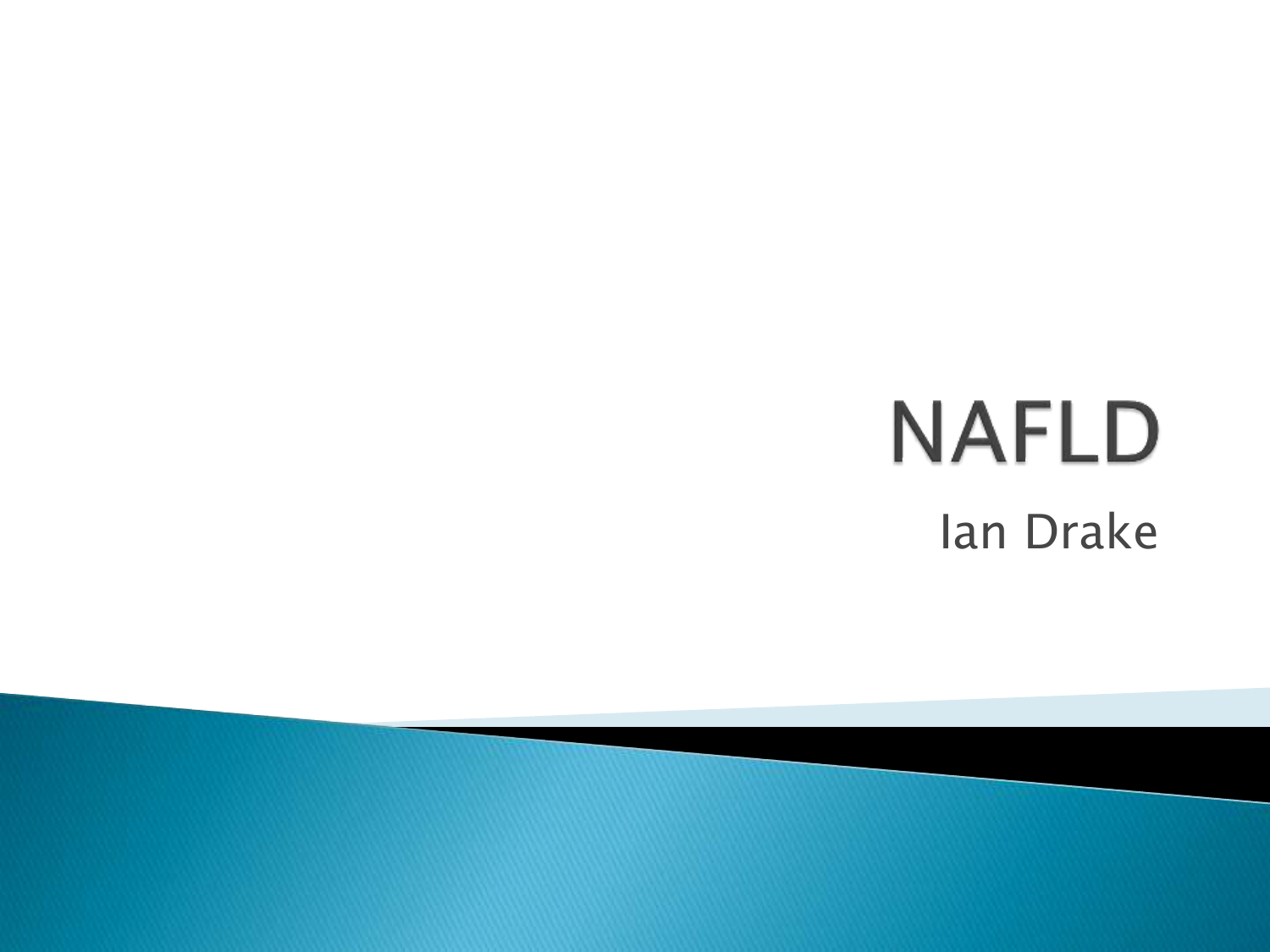## **Background**

- Common cause of chronic liver disease
- ▶ Affects up to 20% of population in UK
- NAFLD is an umbrella term for: steatosis NASH
- ▶ 20% NAFLD progresses to NASH
- ▶ 20% NASH progresses to cirrhosis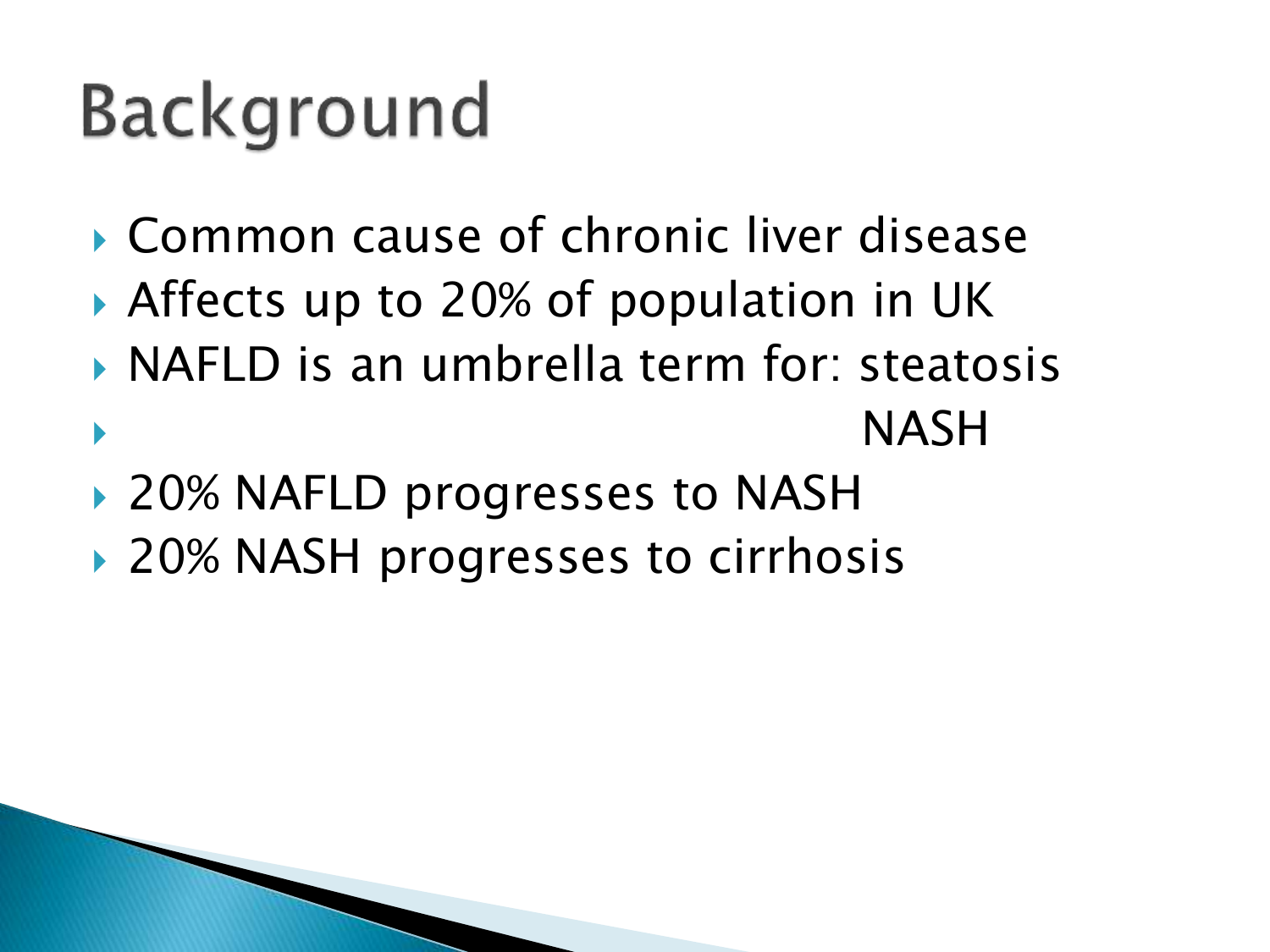# Epidemiology and aetiology

- ▶ Part of metabolic syndrome
- Associated with: obesity
	- dyslipidaemia diabetes
	- hypertension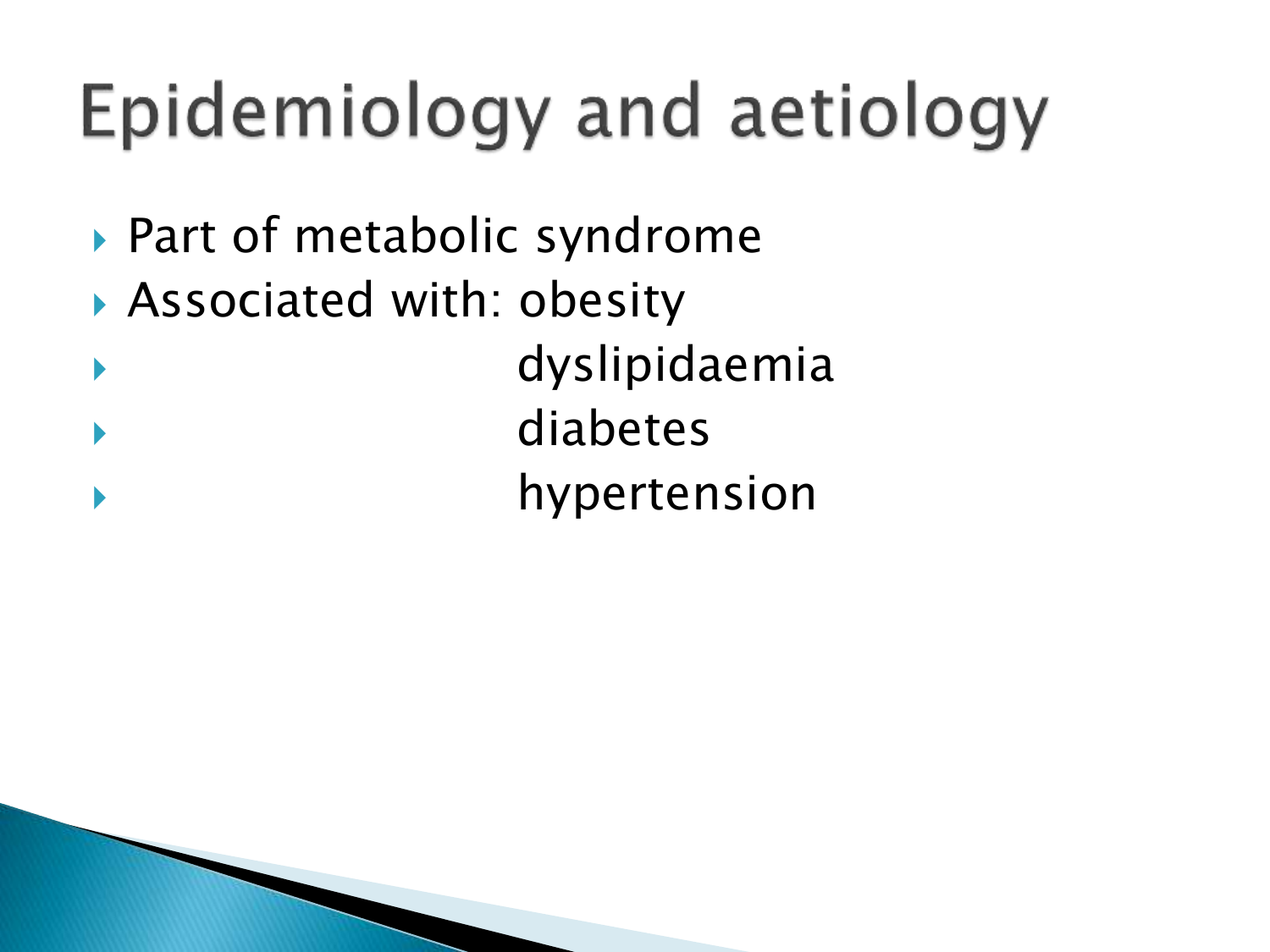#### Presentation

- Abnormal LFTs ALT/AST/GGT (may be normal)
- ▶ "Fatty liver" on USS
- Features of cirrhosis: jaundice

 ascites variceal bleed encephalopathy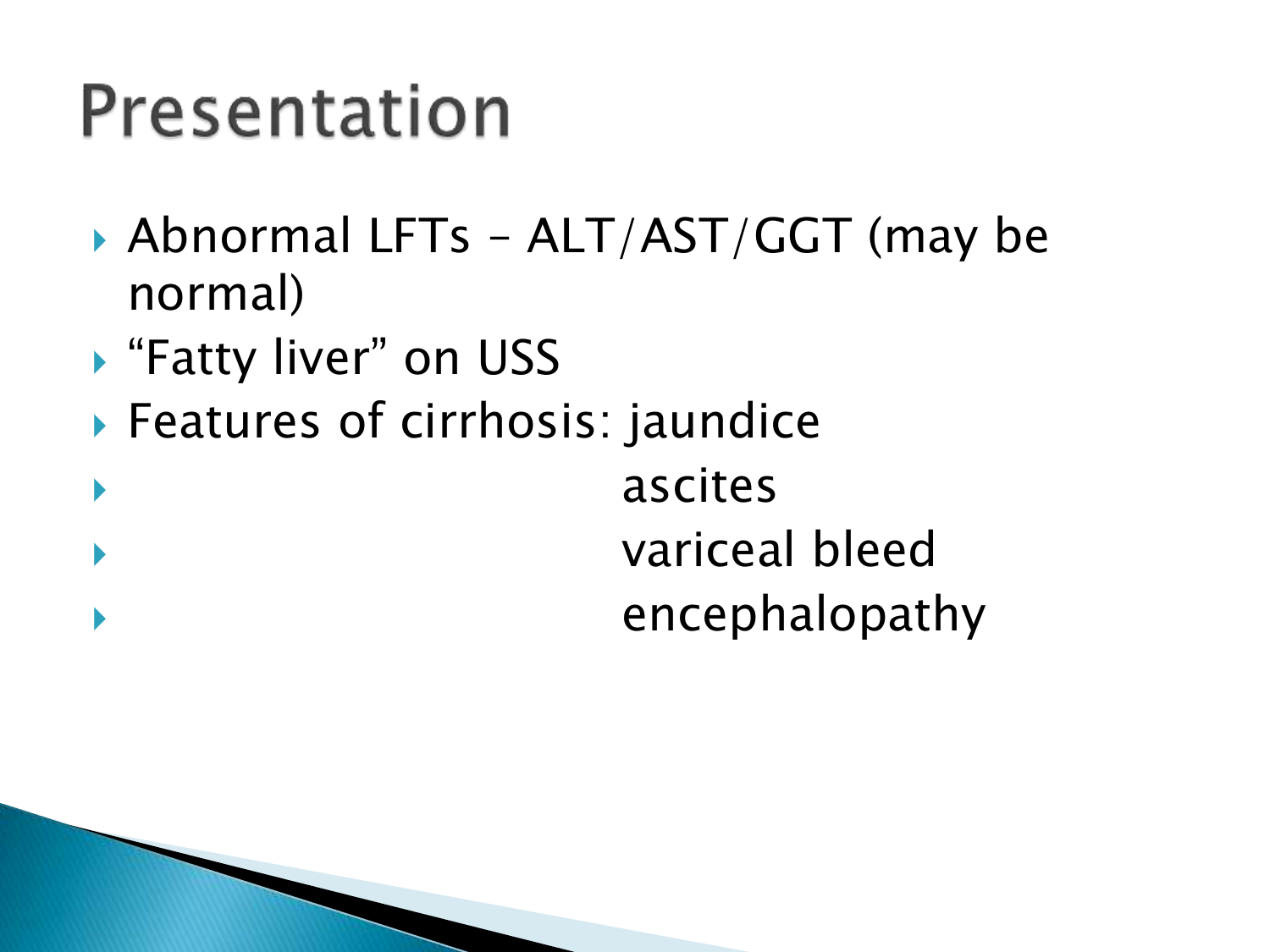# Diagnosis

- ▶ History alcohol use, drugs
- ▶ Virology (HBV, HCV)
- ▶ Liver autoantibodies/Immunoglobulins
- **I** Iron studies
- ▶ Copper studies (under 40s)
- Coeliac screen
- ▶ HbA1c/fasting lipids
- USS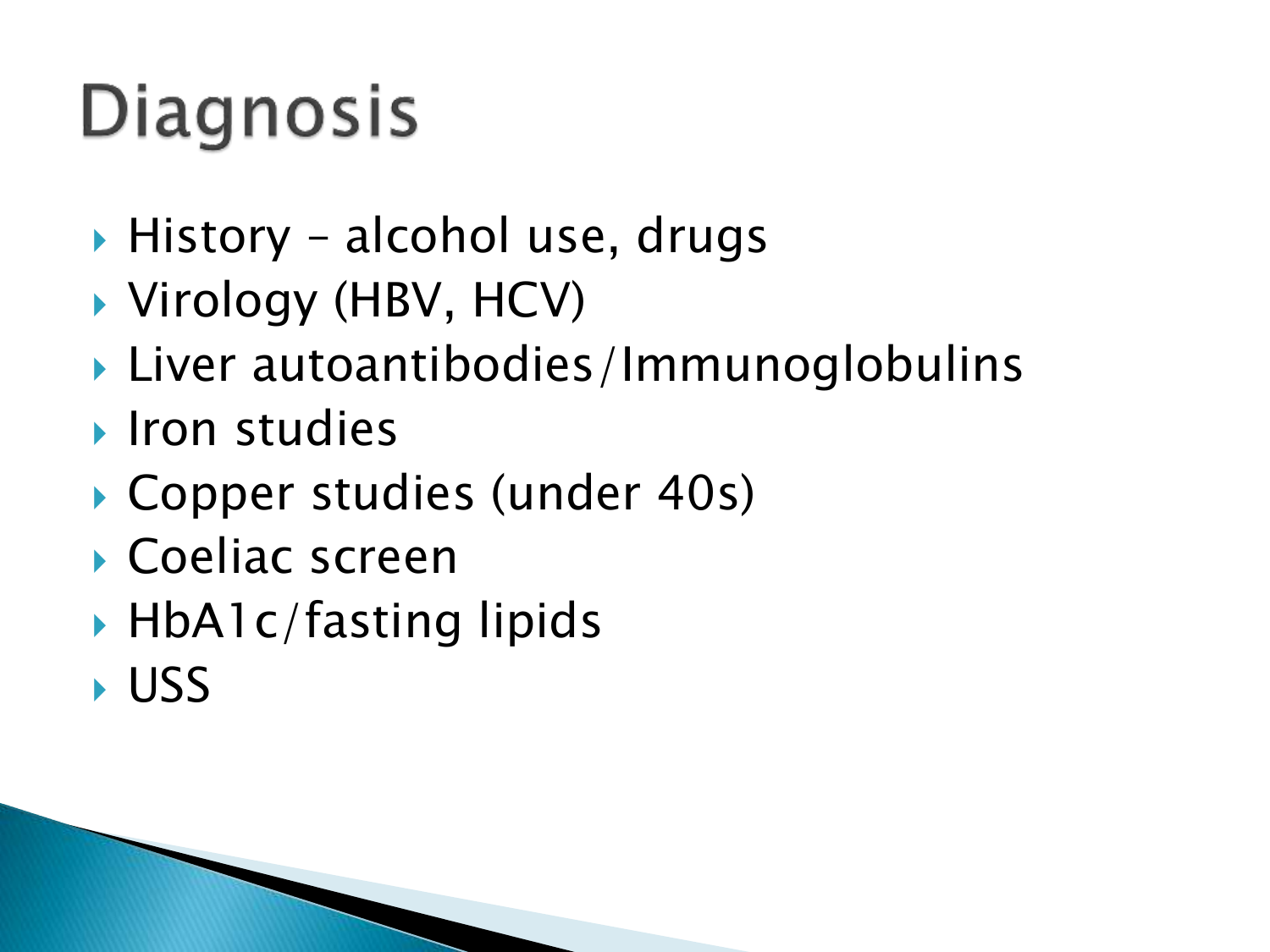## **General Management**

- Weight loss 7-10%
- Exercise
- Control dyslipidaemia (statins help)
- $\blacktriangleright$  Treat diabetes
- **Treat hypertension**
- Cirrhotic- OGD (?varices), 6-monthly USS/AFP
- ▶ Transplant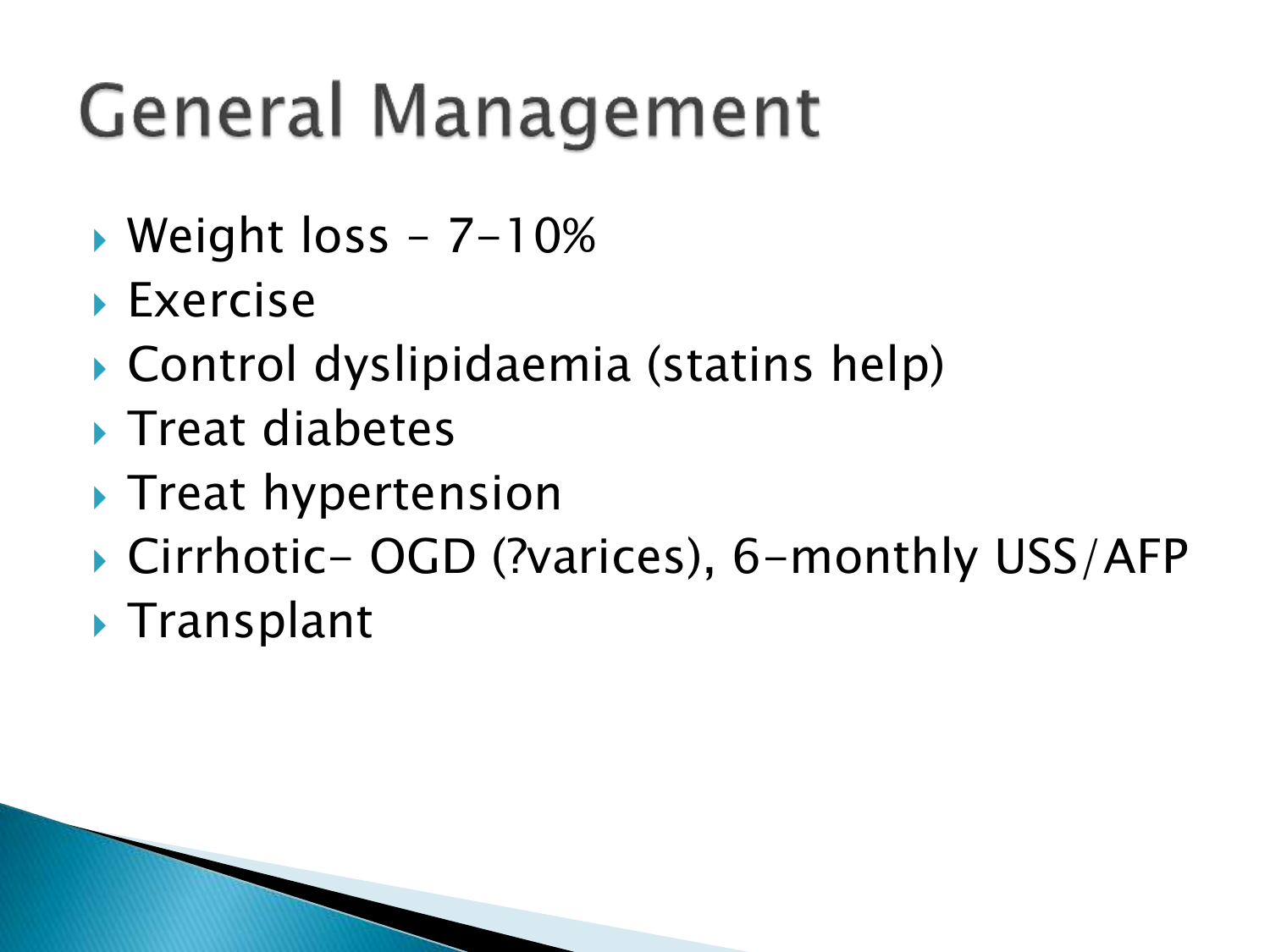# **Risk Stratification**

- ▶ FIB-4, NAFLD fibrosis score high negative predictive value
- ELF, FibroTest
- ▶ Elastography (?Obese patients)
- MRI
- (Liver Biopsy)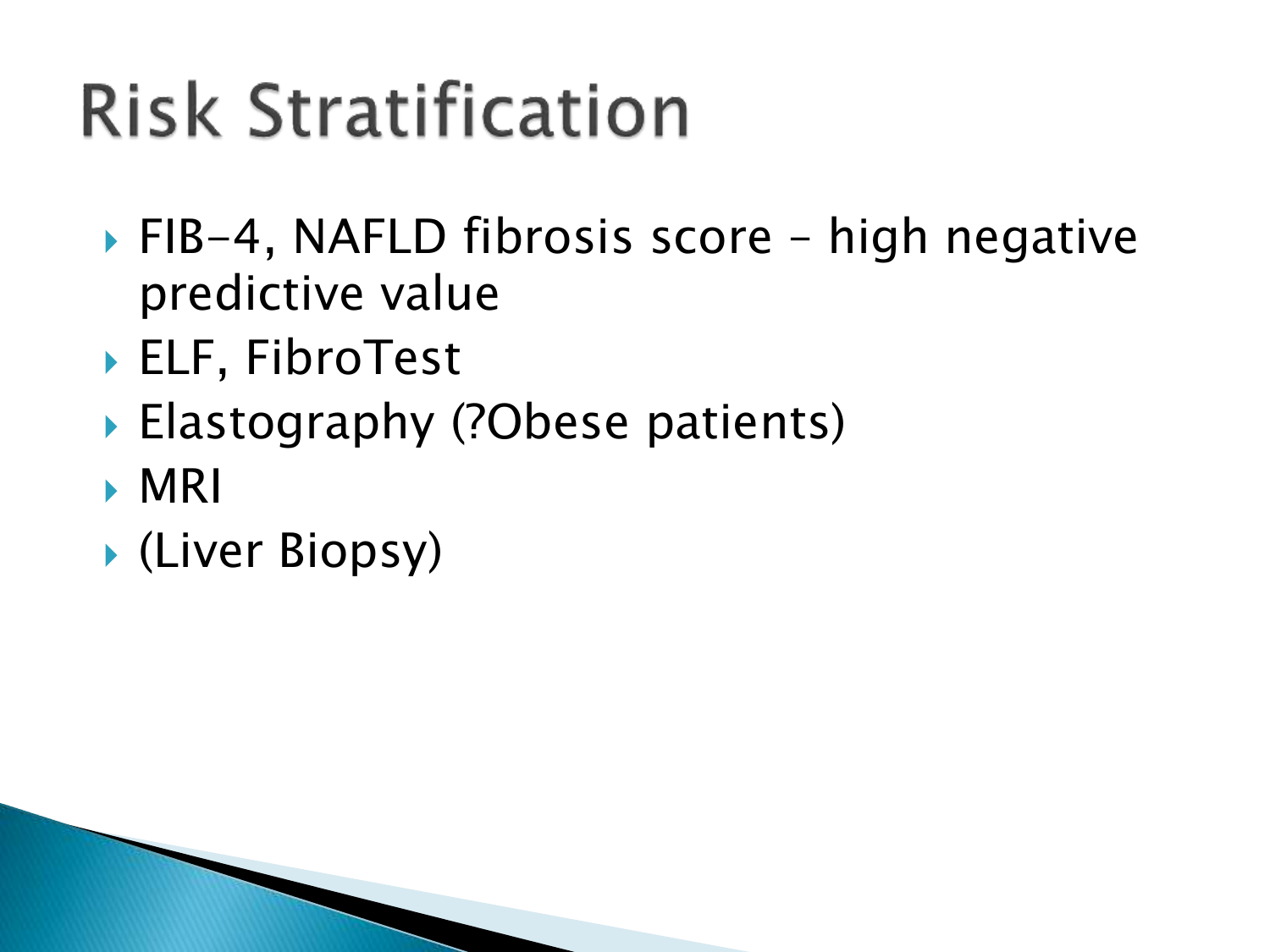#### $FIB-4$

- Age
- AST
- ALT
- Platelets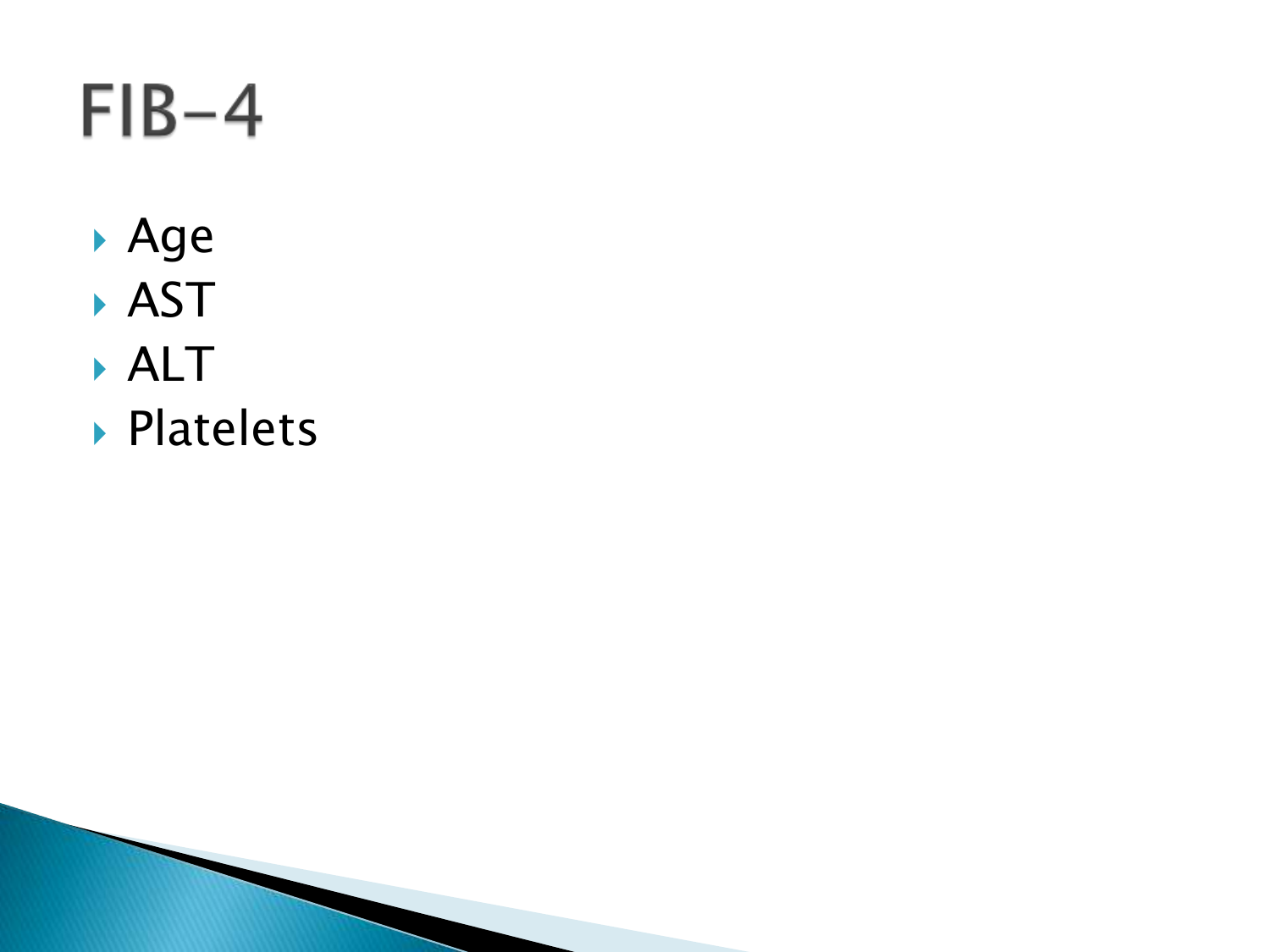# **NAFLD Fibrosis Score**

- Age
- $\triangleright$  BMI
- AST
- ALT
- Albumin
- Platelets
- ?Diabetes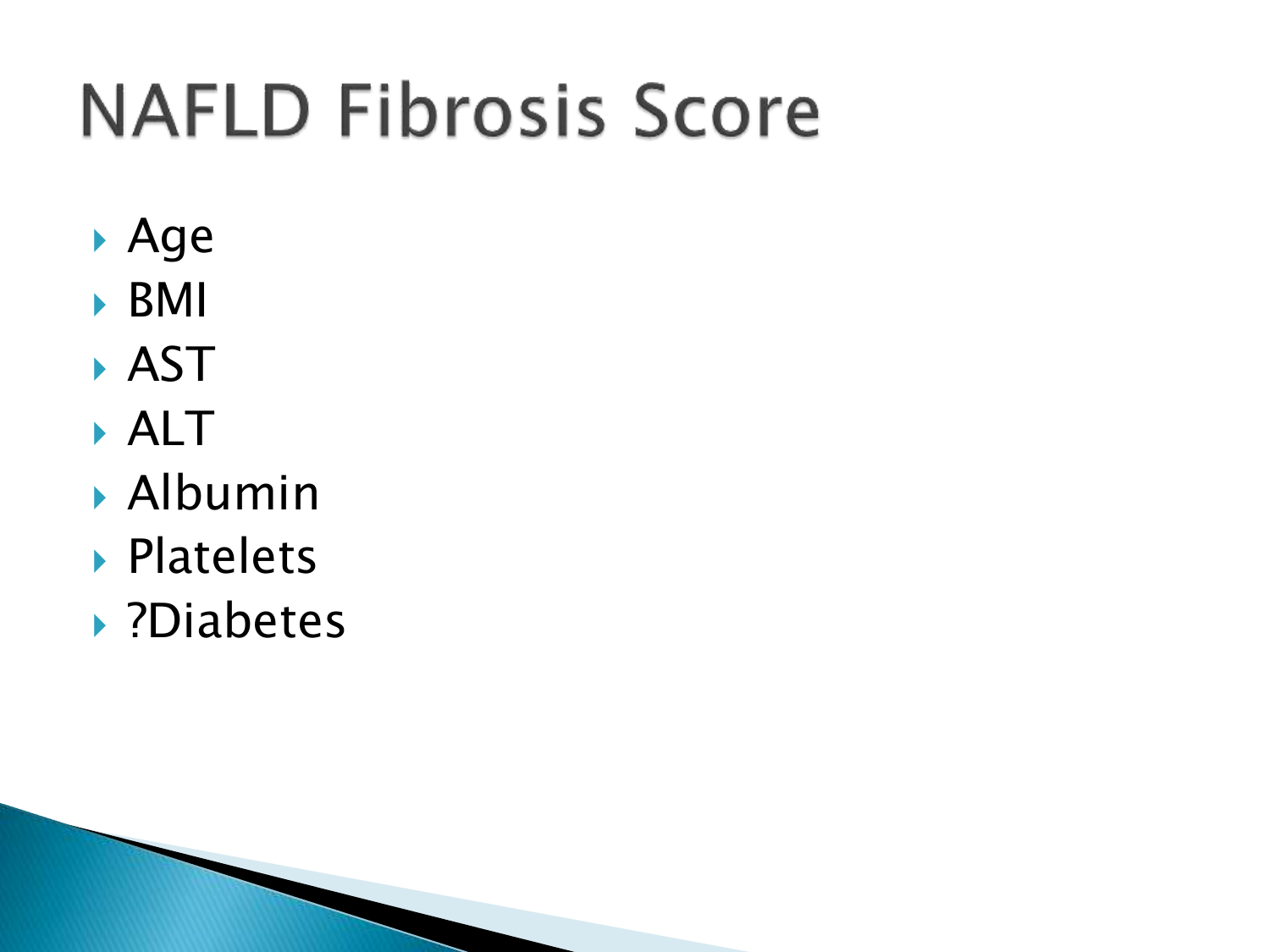### ELF/FibroTest

- ▶ More accurate than "simple" biomarkers
- Measue metalloproteinases/hyaluronic acid
- Less readily available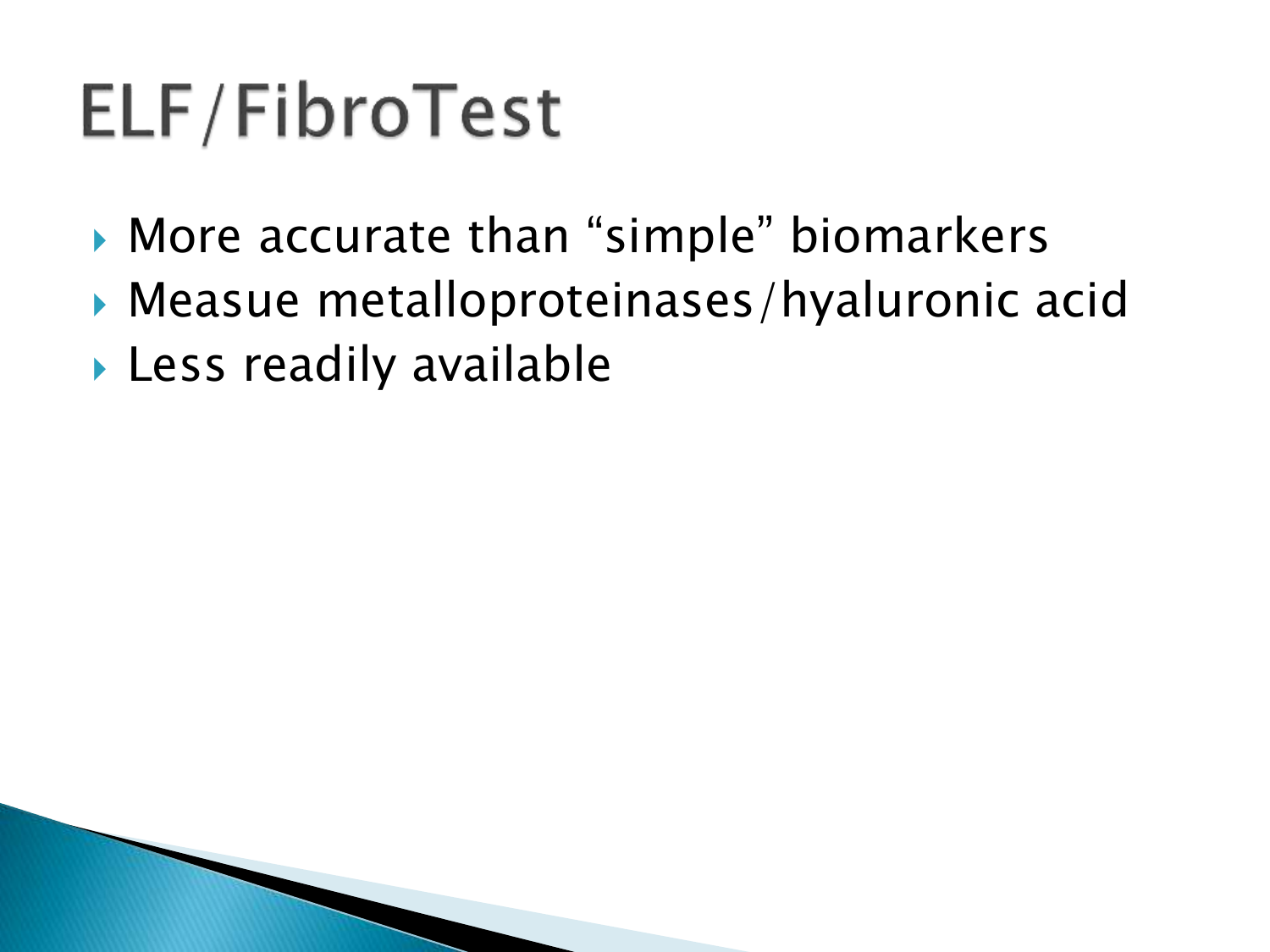### Management Algorithm